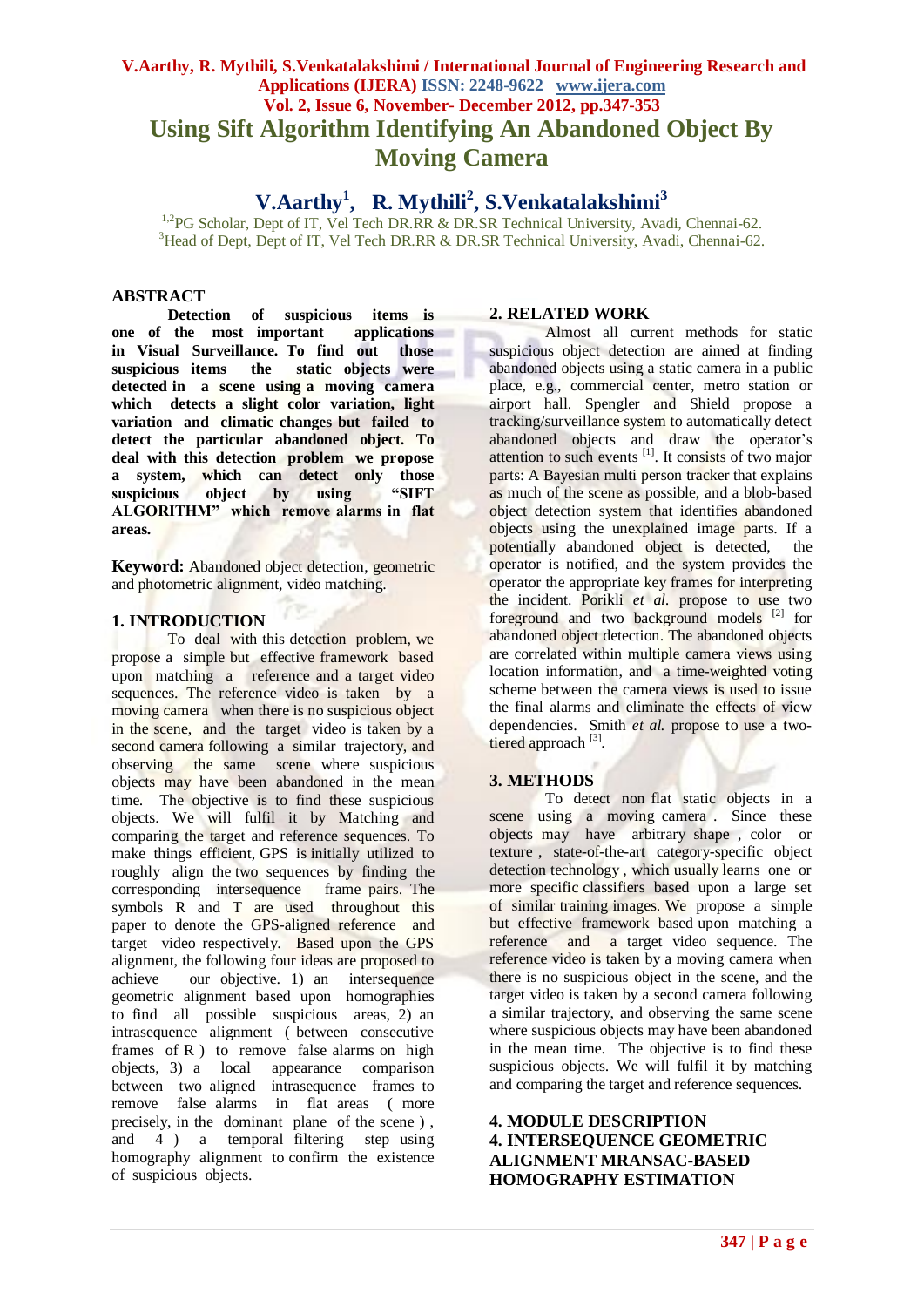Apply SIFT algorithm to get a set of SIFT

feature descriptors for reference R and target T. Find the putative matches between these SIFIT features of R and T and find the optimal H inter using MRANSAC. Find the best as H temp as H inter. The second image of bottom row, the optimal inliers obtained by MRANSAC. By visually comparing the two images in the last column, MRANSAC gives better alignment than RANSAC. Based upon H inter , the reference frame is warped into to fit the target frame .We get the NCC image between and . We binaries the NCC image into with a threshold.



Figure 1 INTER SEQUENCE ALIGNMENT

#### 4.2 **INTRASEQUENCE GEOMETRIC ALIGNMENT**

The procedure for intrasequence geometric alignment is similar to that for intersequence alignment. The difference is that both the reference (the frame to be warped) and target frames are from the same video this time. For the intrasequence alignment on R we align and  $R^i$ 

and  $R^{i-k}$ . For the intrasequence alignment on T, we align and  $T^i$  and  $T^{i..k}$ .

i) Removal of False Alarms on High Objects.

ii) Removal of False Alarms on the Dominant Plane.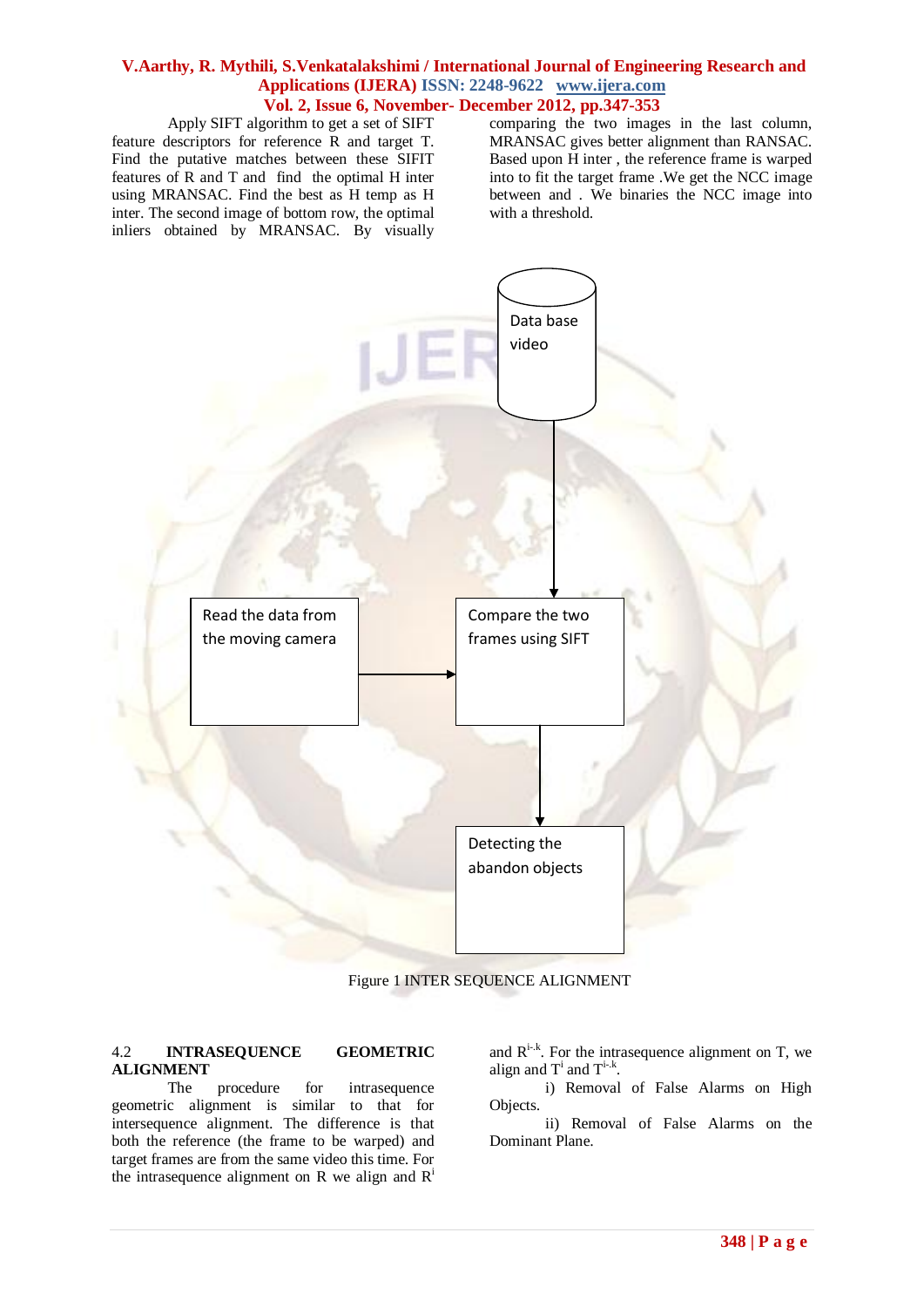

Figure 2 INTRA SEQUENCE ALIGNMENTS

# **4.3 TEMPORAL FILTERING**

We use temporal filtering on  $B_3$  to get our final detection. Let K be the number of buffer frames used for temporal filtering. We assume that T<sup>i</sup> is the current frame, and the remaining suspicious object areas in  $T<sup>i</sup>$  after intersequence and intrasequence alignment is denoted by  $B_3$ <sup>i</sup>. We stack  $\overline{B_3}^{i-3}$ ,  $\overline{B_3}^{i-2}$ ,  $\overline{B_3}^{i-1}$  and  $\overline{B_3}^{i}$  into a temporal buffer T<sub>buffer</sub> . We also stack the homography transformations between any two neighboring frames of the buffer into H buffer. Based upon these transformations,  $B_3$ <sup>i-3</sup>,  $B_3$ <sup>i-2</sup>,  $B_3$ <sup>i-1</sup> and  $B_3$ <sup>i</sup> are respectively transformed to the state which temporally corresponds to the I th frame, and are intersected with  $B_3$ <sup>i</sup> respectively. The final detection map is the intersection of this intermediate intersection.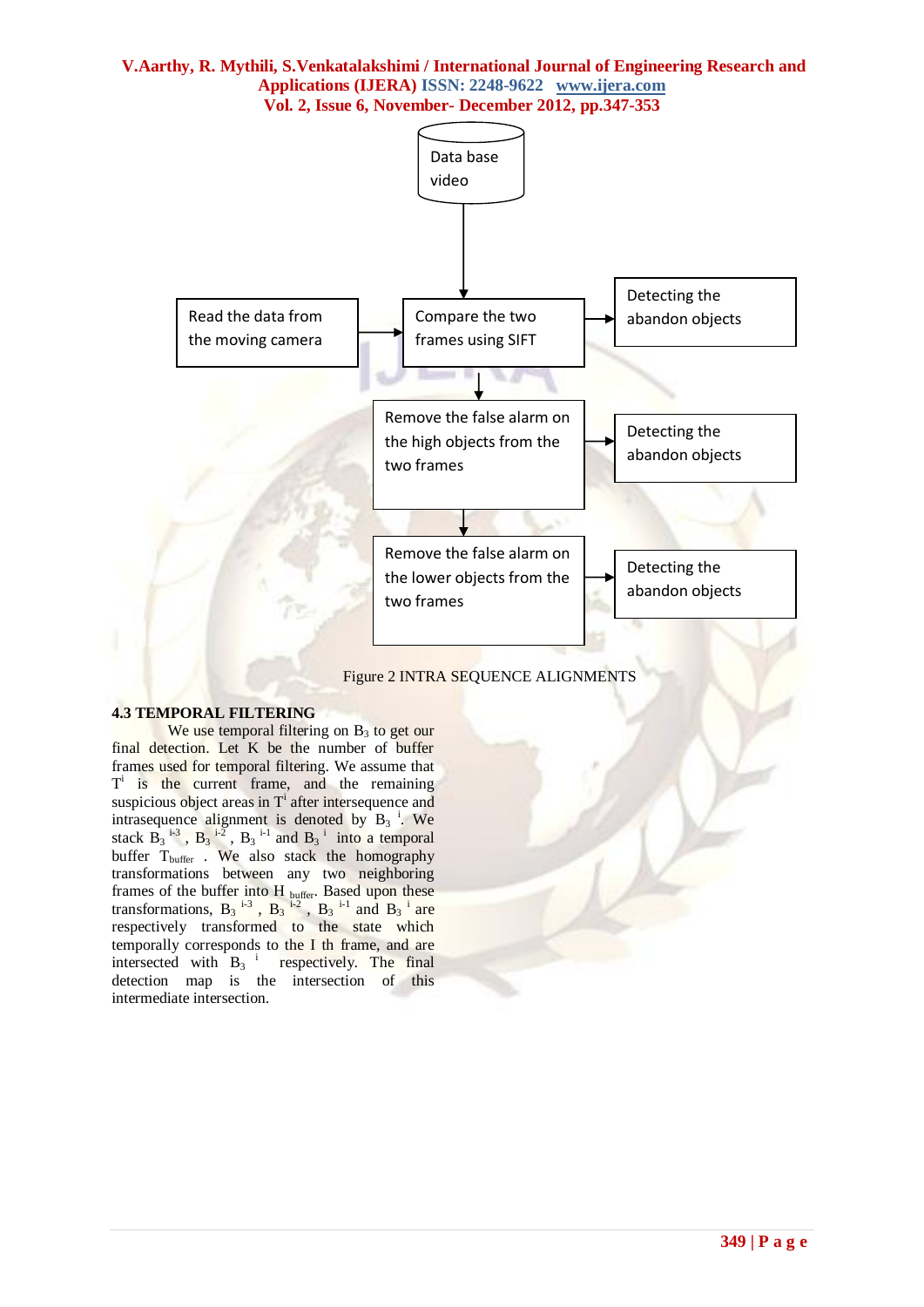

Figure 4 CONTEXT DIAGRAM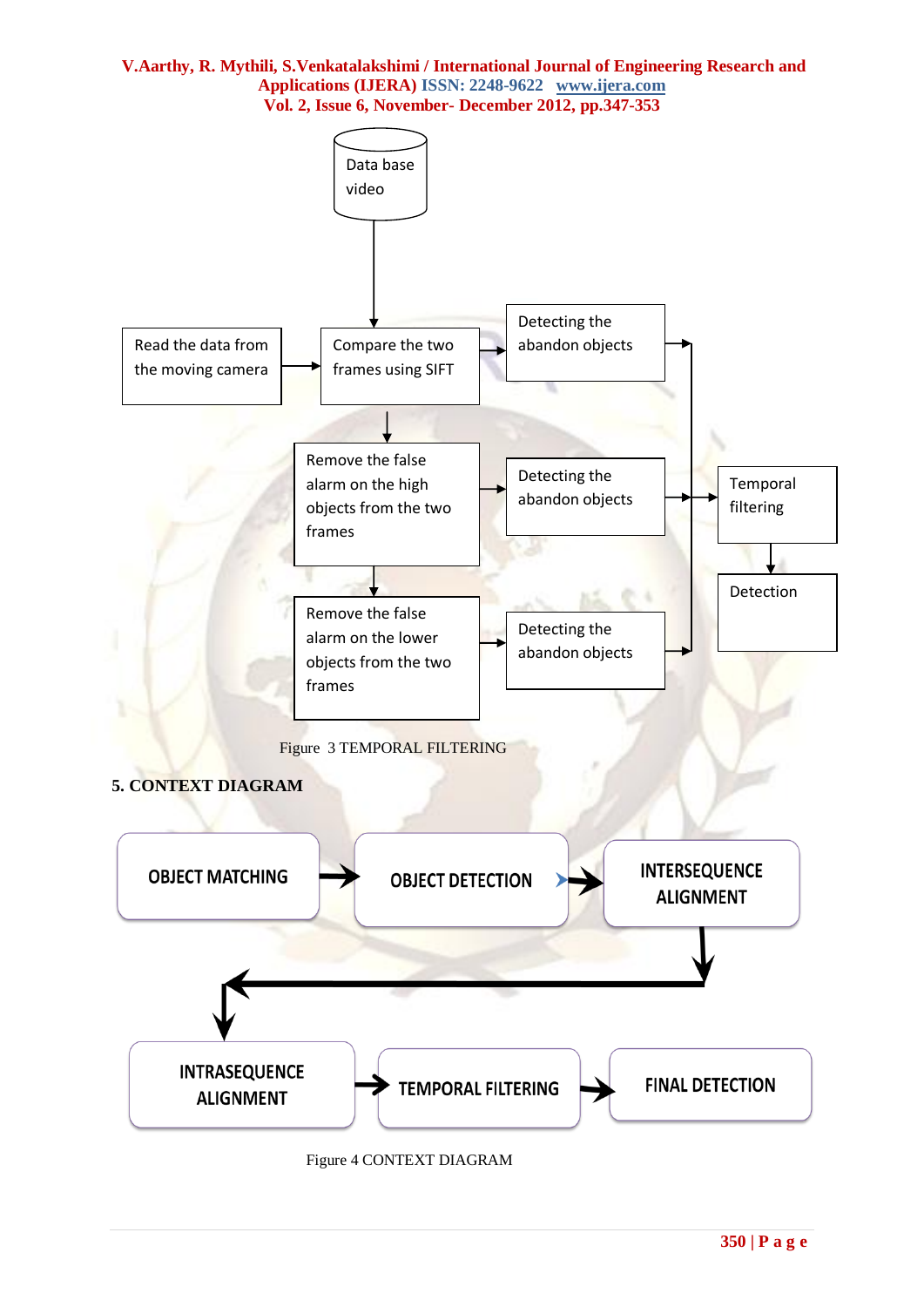

Figure 5 ACHITECTURE DESIGN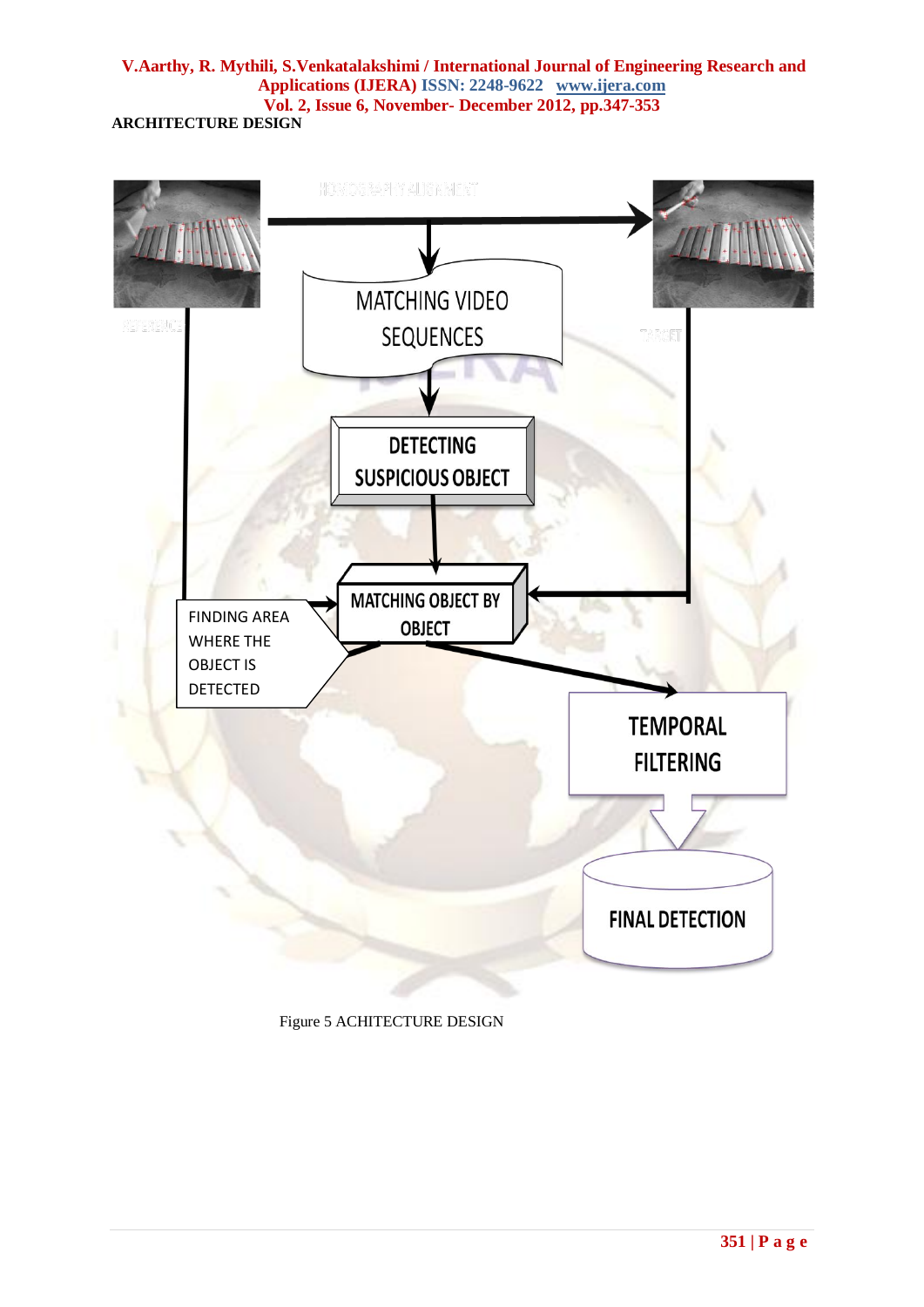**NO OBJECT DETECTED IN THE SCENE**

| Figure 1                                                                                                                               |                                              |
|----------------------------------------------------------------------------------------------------------------------------------------|----------------------------------------------|
| File Edit View Insert Tools Desktop Window Help                                                                                        | $\mathbf{v}$                                 |
| $\begin{array}{c} \mathcal{A} & \mathcal{A} & \mathcal{A} \\ \mathcal{A} & \mathcal{A} & \mathcal{A} \end{array}$<br><b>De de</b><br>ß | E<br>$\blacksquare$                          |
|                                                                                                                                        | moving camera Image                          |
| database Image<br>50<br>100<br>150<br>200                                                                                              | 100 200 300                                  |
|                                                                                                                                        | Detected Object min=19.000000 max=255.000000 |
| 50                                                                                                                                     | 50                                           |
| 100                                                                                                                                    | 100                                          |
| 150                                                                                                                                    | 150                                          |
| 200                                                                                                                                    | 200                                          |
| <b>START OF</b>                                                                                                                        |                                              |

Figure 6 NO OBJECT DETECTED IN THE SCENE

OBJECT DETECTED IN THE SCENE

| Figure 1                                        | $\mathbf x$<br>$\left\vert \right\vert$ and $\left\vert \right\vert$ |
|-------------------------------------------------|----------------------------------------------------------------------|
| File Edit View Insert Tools Desktop Window Help |                                                                      |
| <b>Dels &amp; RROOVA. CIEEE</b>                 |                                                                      |
|                                                 | moving camera Image                                                  |
| database Image<br>50<br>100<br>150<br>200       | 100 200 300                                                          |
|                                                 | Detected Object min=0.000000 max=255.000000                          |
| 50<br>100                                       | 50<br>100                                                            |
|                                                 |                                                                      |
|                                                 |                                                                      |
| 150                                             | 150                                                                  |
| 200                                             | 200                                                                  |

Figure 7 OBJECT DETECTED IN THE SCENE